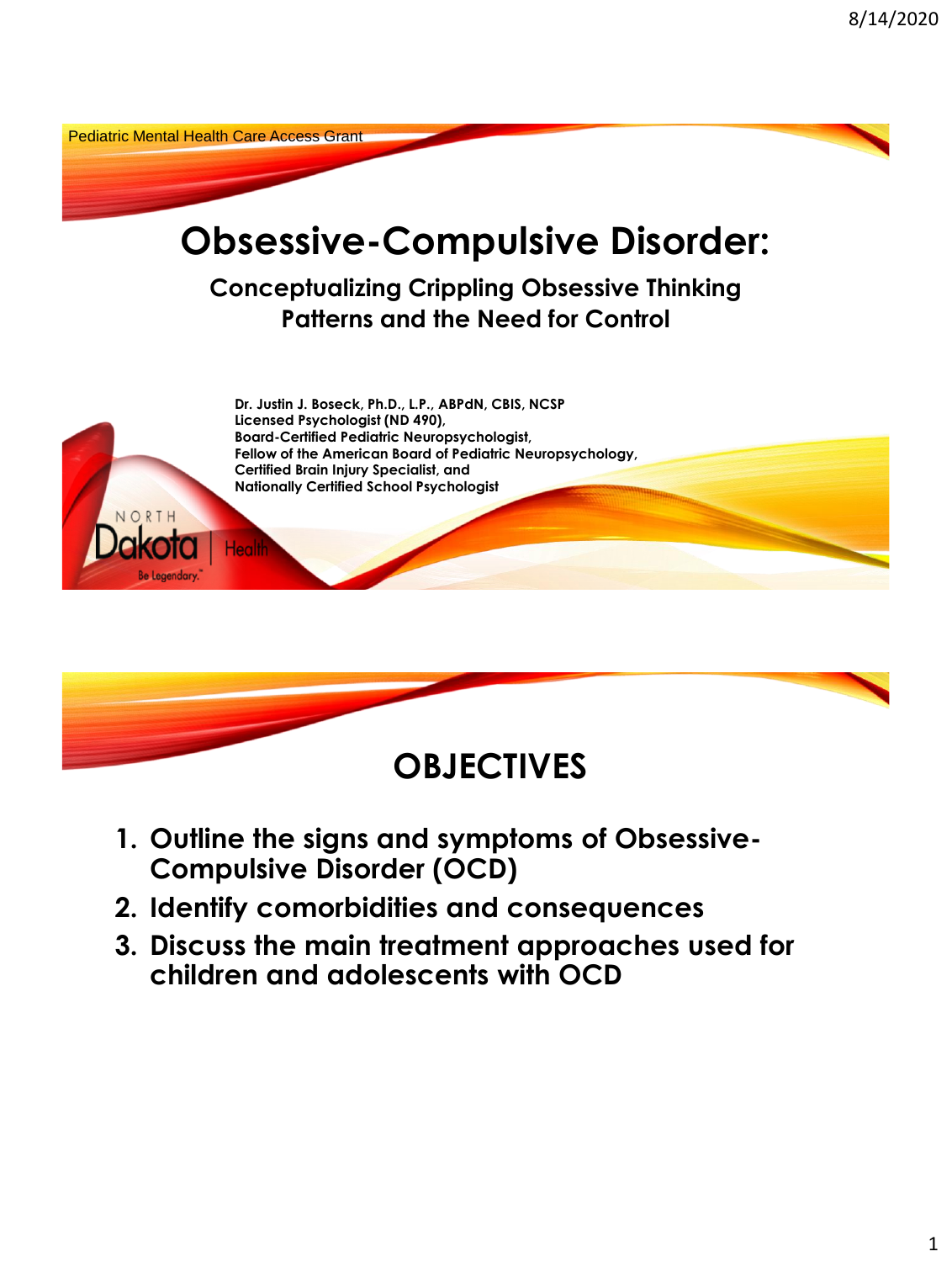#### **OBSESSIVE-COMPULSIVE AND RELATED DISORDERS**

- •**Obsessive-Compulsive Disorder (OCD)**
- •**Body Dysmorphic Disorder**
- •**Hoarding Disorder**
- •**Trichotillomania (Hair-Pulling Disorder)**
- •**Excoriation (Skin-Picking) Disorder**
- •**Substance/Medication-Induced Obsessive-Compulsive Related Disorder**
- •**Obsessive-Compulsive and Related Disorder Due to Medical Condition**
- •**Other Specified Obsessive-Compulsive and Related Disorder**
- •**Unspecified Obsessive-Compulsive and Related Disorder**



## **OBSESSIVE-COMPULSIVE DISORDER**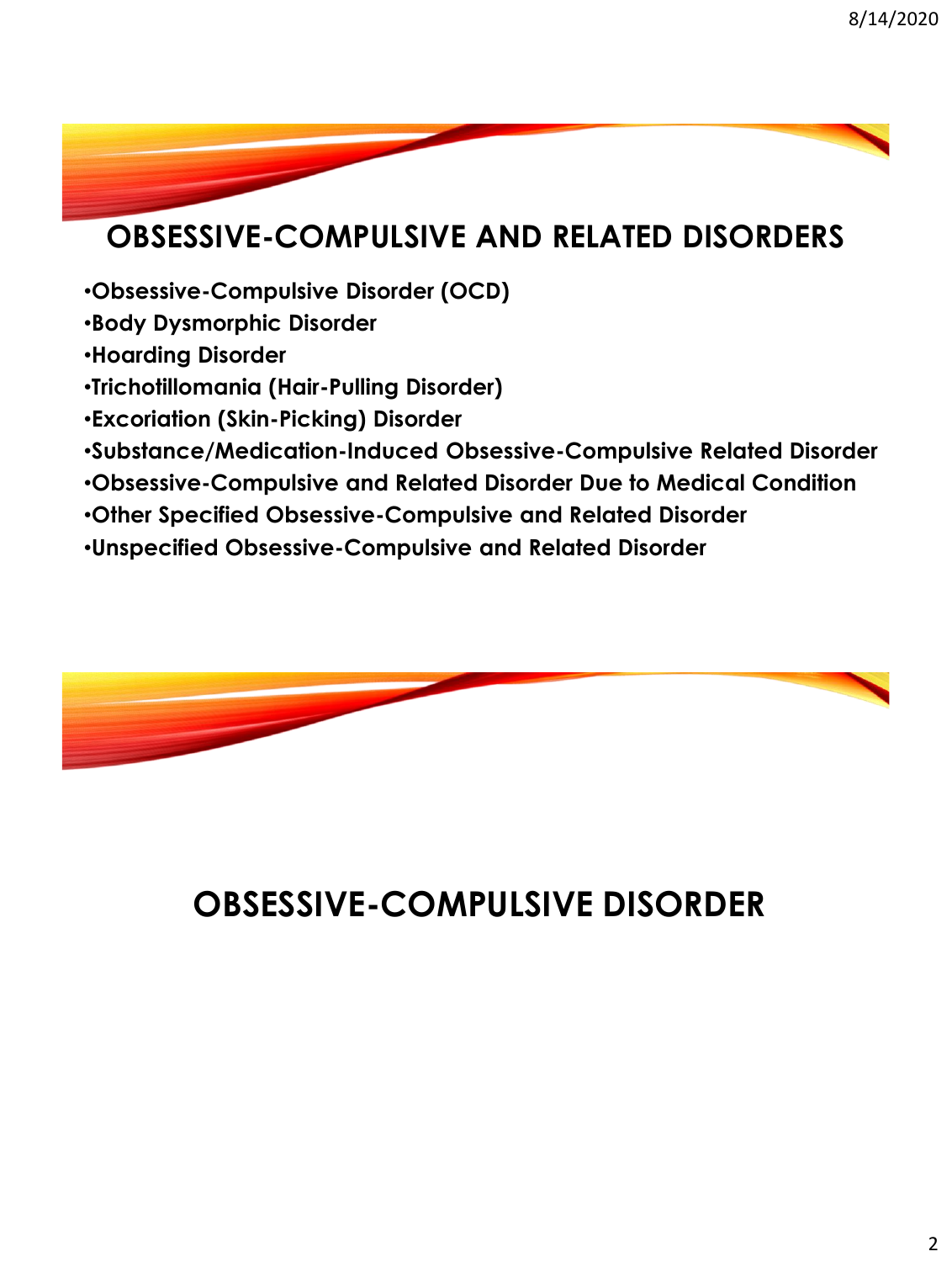#### **DSM-5 DIAGNOSTIC CRITERIA**

#### **DSM-5 Diagnostic Criteria for Obsessive Compulsive Disorder**

**(A) Presence of obsessions and/or compulsions OBSESSIONS are defined as:**

> **(1) Recurrent and persistent thoughts, urges, or images that are experienced, at sometime during the disturbance, as intrusive and unwanted, and that in most individuals cause marked anxiety and/or distress.**

**(2) The individual attempts to ignore or suppress such thoughts, urges, or images, or to neutralize them with some other thought or action (i.e., by performing a compulsion).**



#### **DSM-5 DIAGNOSTIC CRITERIA**

#### **DSM-5 Diagnostic Criteria for Obsessive Compulsive Disorder**

#### **(A) Presence of obsessions and/or compulsions COMPULSIONS are defined as:**

**(1) Repetitive behaviors (e.g., hand washing, ordering, checking) or mental acts (e.g., praying, counting, repeating words silently) that the individual feels driven to perform in response to an obsession or according to rules that must be applied rigidly.**

**(2) The behaviors or mental acts are aimed at preventing or reducing anxiety or distress, or preventing some dreaded event or situation; however, these behaviors or mental acts are not connected in a realistic way with what they are designed to neutralize or prevent and are clearly excessive.**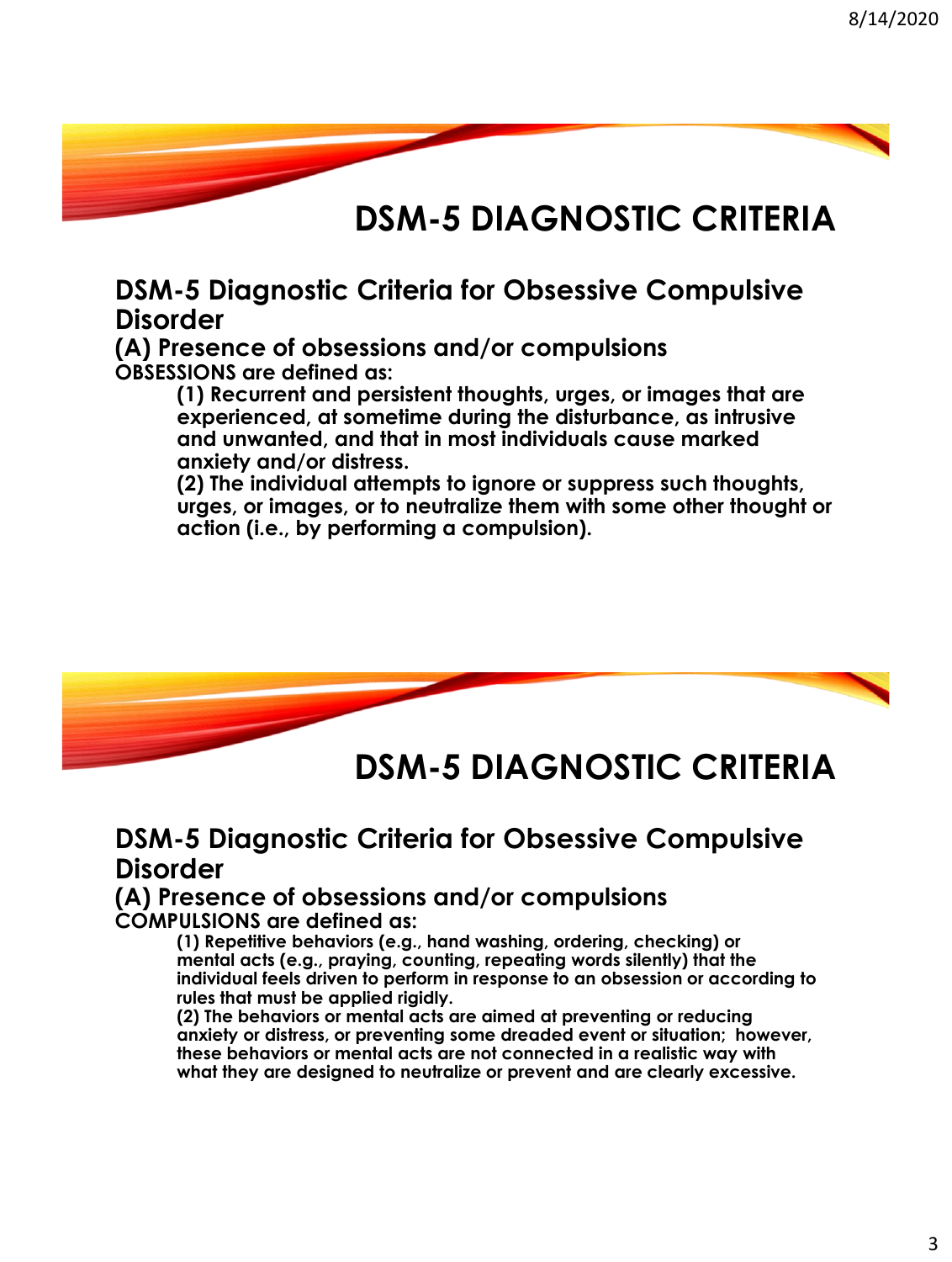#### **DSM-5 DIAGNOSTIC CRITERIA**

#### **DSM-5 Diagnostic Criteria for Obsessive Compulsive Disorder**

**(B) The obsessions or compulsions are time-consuming (e.g., take more than 1 hour per day) or cause clinically significant distress or impairment in social, occupational, or other important areas of functioning.**

**(C) The obsessive-compulsive symptoms are not attributable to the physiological effects of a substance (e.g., a drug of abuse, a medication) or another medical condition.**

**(D) The disturbance is not better explained by the symptoms of another mental disorder.**



**OBSESSIVE-COMPULSIVE PERSONALITY DISORDER**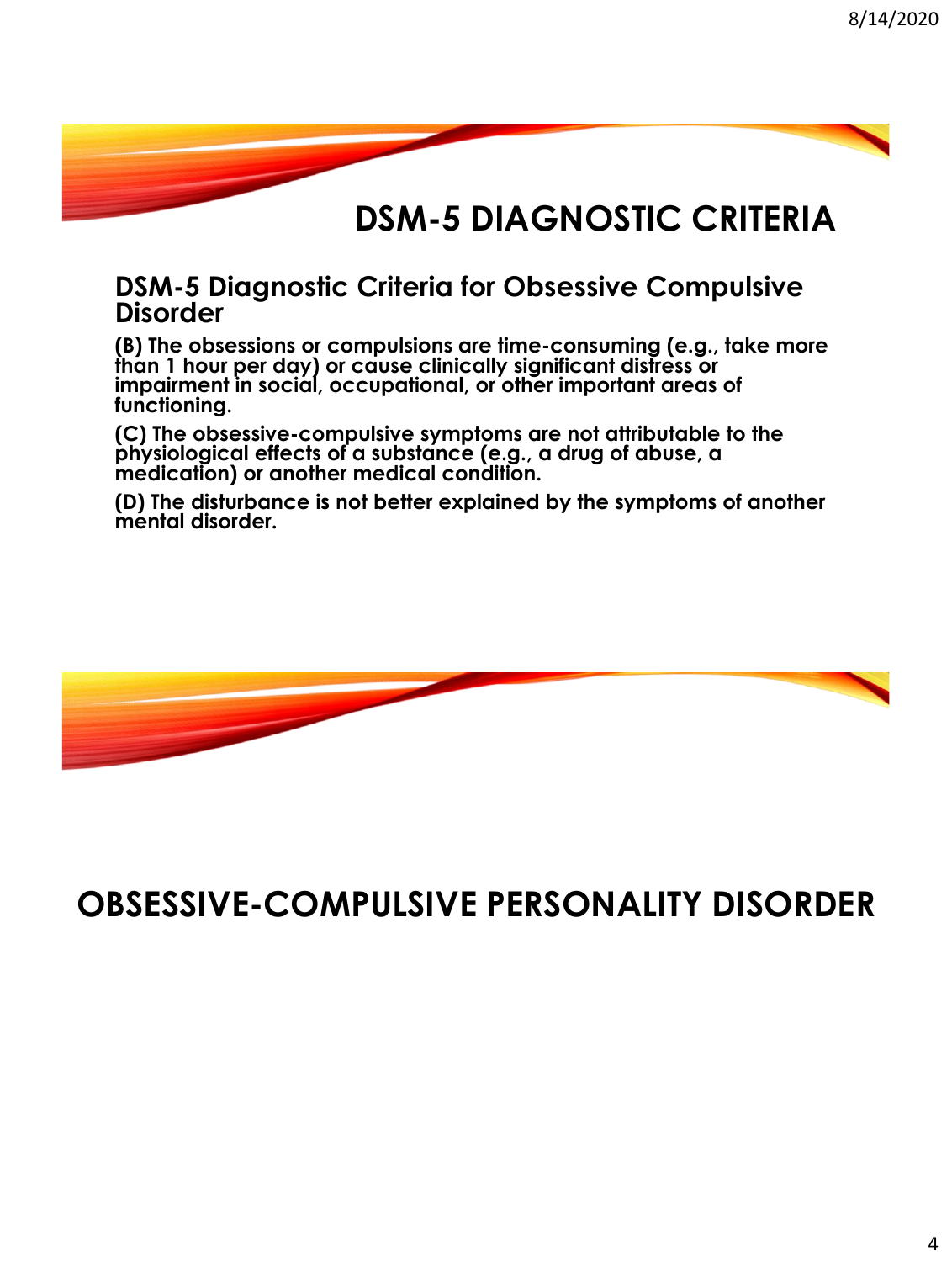#### **OBSESSIVE-COMPULSIVE PERSONALITY DISORDER**

- **Defined by the need for rigid control and excessive perfectionism**
- **NOT Obsessive-Compulsive Disorder**
	- **NOT clinically impairing to activities of daily living**
	- **NO recurrent intrusive thoughts, images, and/or urges**
	- **NO repetitive time-consuming behaviors to reduce anxiety related to these thoughts, images, or urges**



- **Obsessive-Compulsive Disorder (OCD) is characterized by an individual being consumed by chronic obsessions and/or time-consuming compulsions severe enough to cause impairment in daily functioning**
	- **Obsessions: persistent and intrusive thoughts, urges, and/or images**
		- **Dirt and germs**
		- **Violation of religious or moral rules**
		- **Harm to self or others**
		- **Body concerns**
		- **Sexual obsessions**
		- **Specific colors, words, and/or numbers**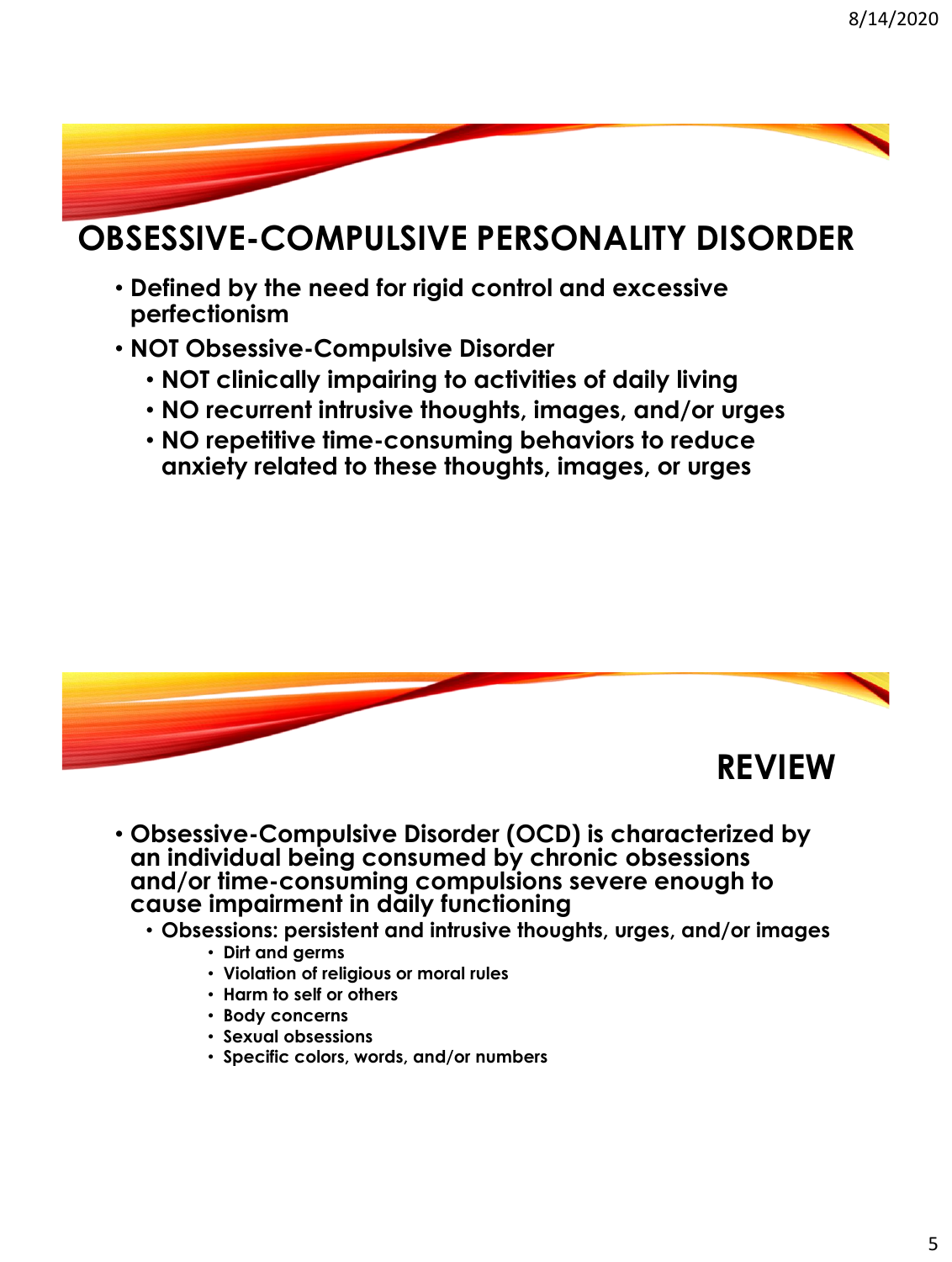#### **REVIEW**

- **Obsessive-Compulsive Disorder (OCD) is characterized by an individual being consumed by chronic obsessions and/or time-consuming compulsions severe enough to cause impairment in daily functioning**
	- **Compulsions: Uncommon repetitive behaviors and/or mental acts (not done for pleasure) which may relieve anxiety**
		- **Rituals that may or may not be purposeful**
		- **Hand-washing**
		- **Cleaning**
		- **Counting, checking, and ordering possessions (need for symmetry)**
		- **Repetitively seeking reassurance**
		- **Hoarding**



#### **COMORBIDITIES/OUTCOMES**

- **Most common comorbidities include:**
	- **Other anxiety disorders**
	- **Mood/depressive disorders**
	- **Tic Disorders**
	- **Disruptive behavior disorders**
	- **Pervasive Developmental Disorders (i.e., Autism Spectrum Disorder)**
- **Children with OCD who have perfectionistic tendencies have an increased likelihood of:**
	- **Interpersonal relationship difficulties**
	- **Academic difficulties**
	- **Attention difficulties**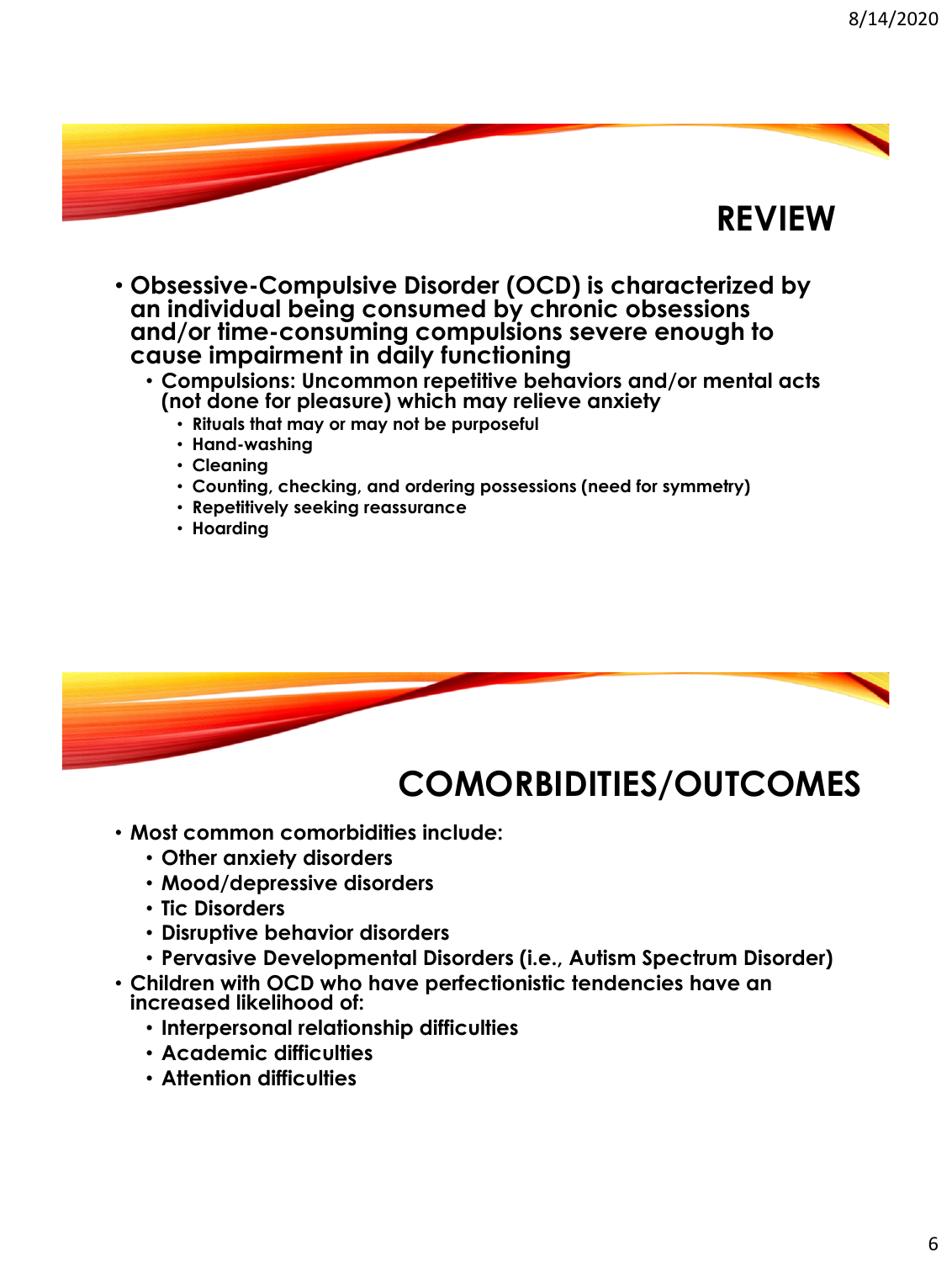# **PREVALENCE/ONSET/COURSE**

- **The experience of OCD is pervasive across cultures**
- **Rare in children and adolescents**
	- **Prevalence in children and adolescents ranges from 1-4%**
- **Mean age of onset is 19.5 years old**
- **Males have an earlier age of onset**
- **Onset of symptoms is usually gradual but can be sudden**
- **OCD is largely considered a chronic condition**



## **RISK AND PROGNOSTIC FACTORS**

- **Temperamental** 
	- **Greater internalizing symptoms**
	- **Greater prevalence of negative emotions**
	- **Behavioral inhibition**
- **Environmental**
	- **Abuse/neglect**
	- **Stressful/traumatic events**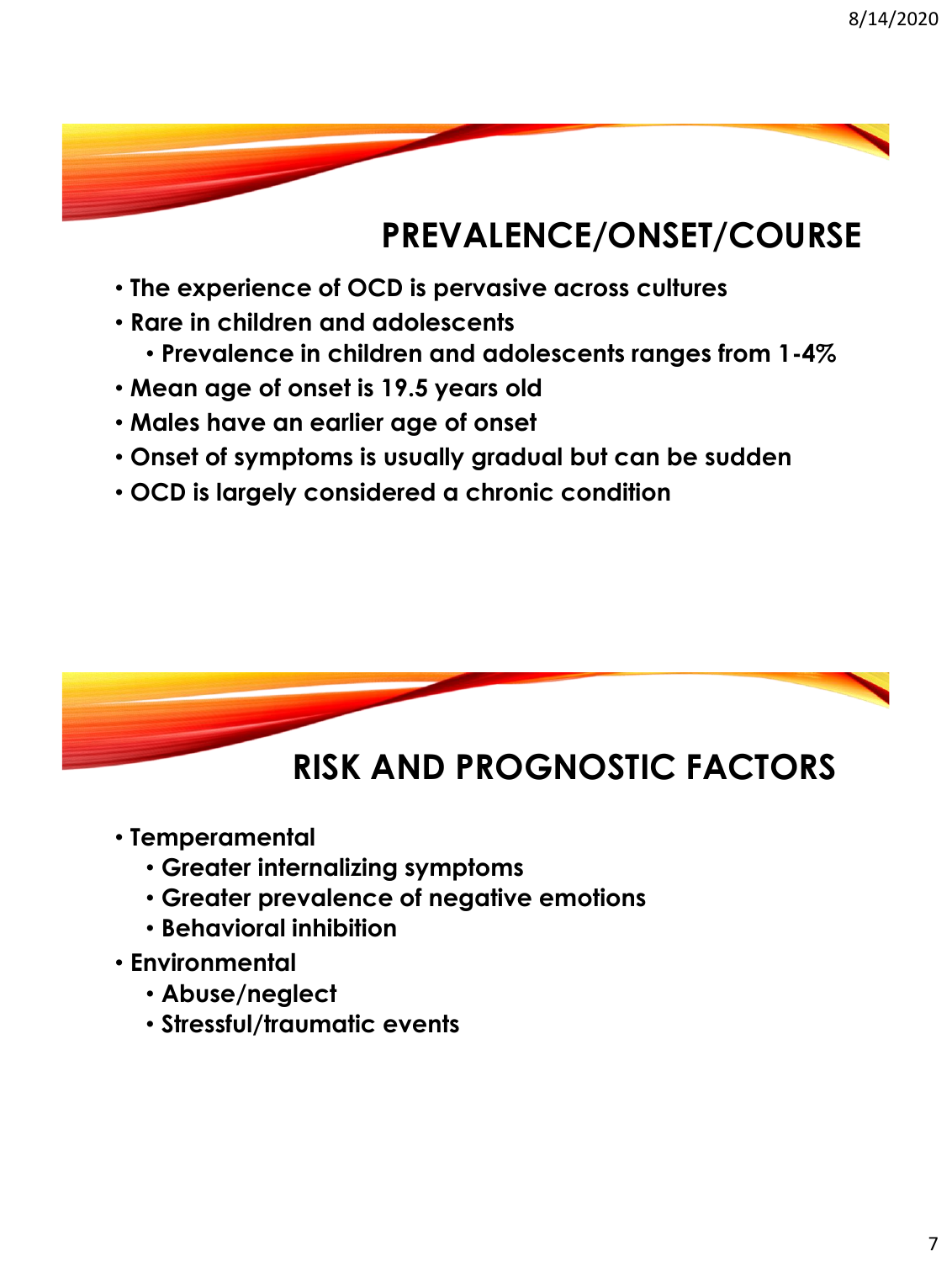#### **RISK AND PROGNOSTIC FACTORS**

- **Genetic Risk**
	- **Rate is ten times as likely for children with first-degree relatives with OCD**
- **Suicide Risk**
	- **Suicidal thoughts occur in approximately ½ of individuals with OCD**
	- **Suicide attempts are reported to occur in ¼ of individuals with OCD**



#### **RISK AND PROGNOSTIC FACTORS**

- **Children with severe anxiety disorders such as OCD display a number of associated characteristics**
	- **Physical concerns and symptoms**
	- **Cognitive disturbances and consequences**
	- **Social deficits and consequences**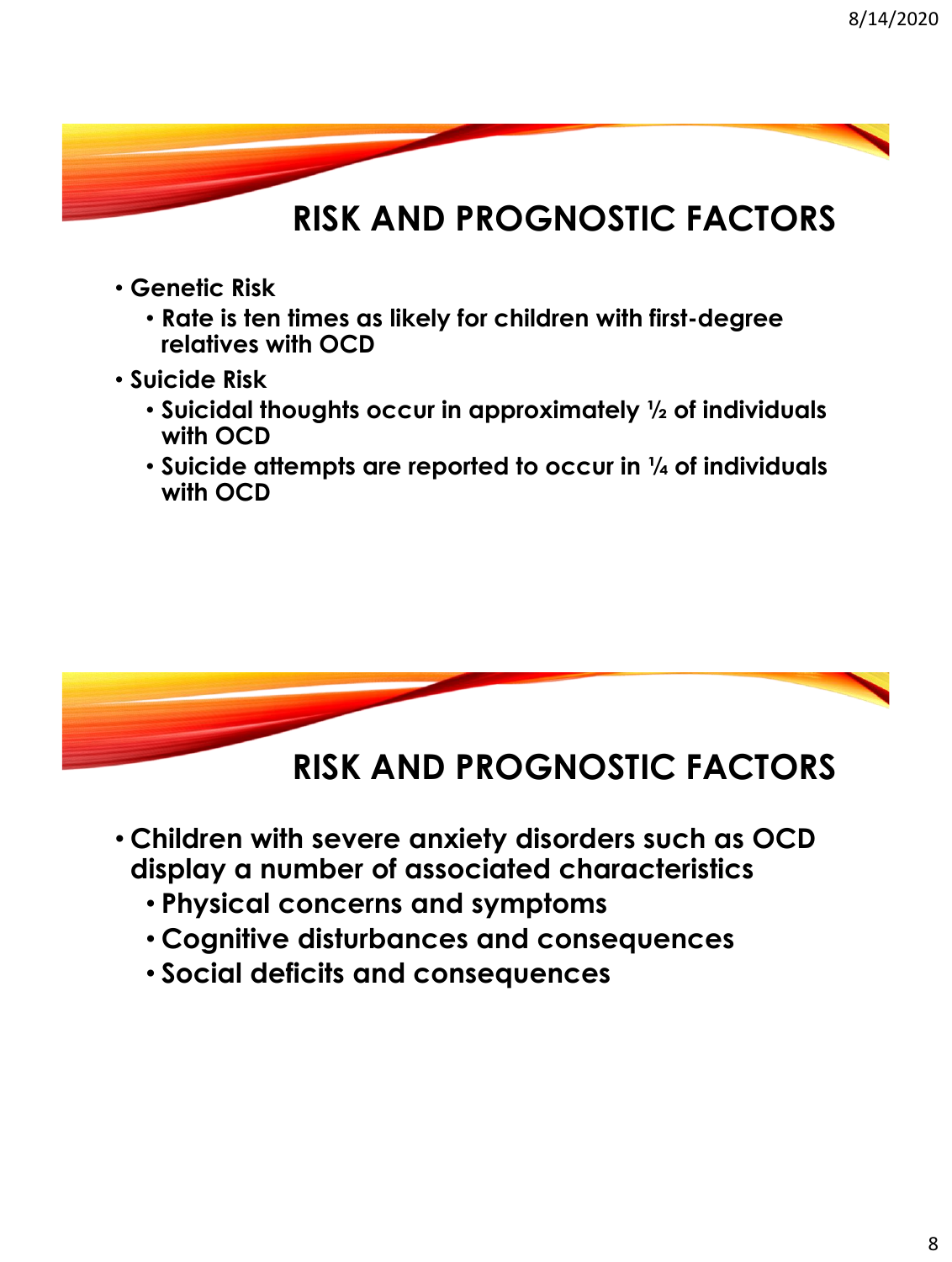# **PHYSICAL CONCERNS & SYMPTOMS**

- **Somatic complaints**
	- **Stomachaches and/or headaches may be more common**
	- **HPA Axis – Cortisol**
	- **Marked anxiety could lead to panic attacks**
	- **Escape/Avoidance**
- **Sleep-related problems**
	- **Nocturnal worry, obsessive thinking, panic**



#### **COGNITIVE DISTURBANCES AND CONSEQUENCES**

- **Achieving activities of daily living**
	- **Difficulty completing work in a timely manner**
	- **Despite average intelligence, deficits may be seen in attention and memory leading to poorer achievement and ability to complete activities of daily living**
	- **School failure and dropping out of school prematurely**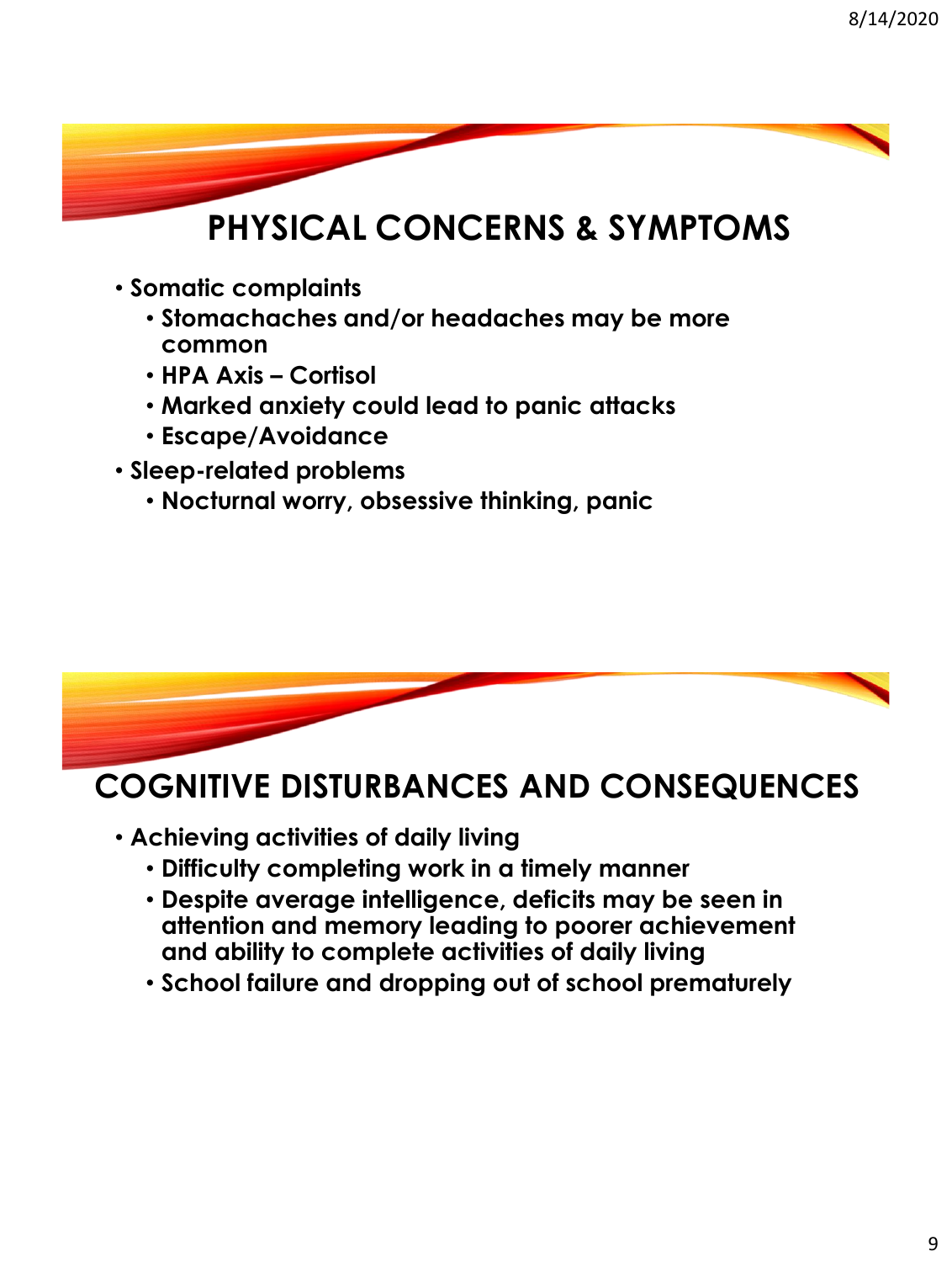# **SOCIAL DEFICITS AND CONSEQUENCES**

- **Avoidance of relationships**
- **Relationship stress**
- **Few significant relationships outside of the family**
	- **Lack of autonomy/independence**
	- **Could result in reliance on family support later in life**



- **Treatment is directed at:**
	- **Increasing insight (based on developmental level)**
	- **Modifying distorted information processing (obsessions)**
	- **Modifying reactions to distorted thinking (compulsions)**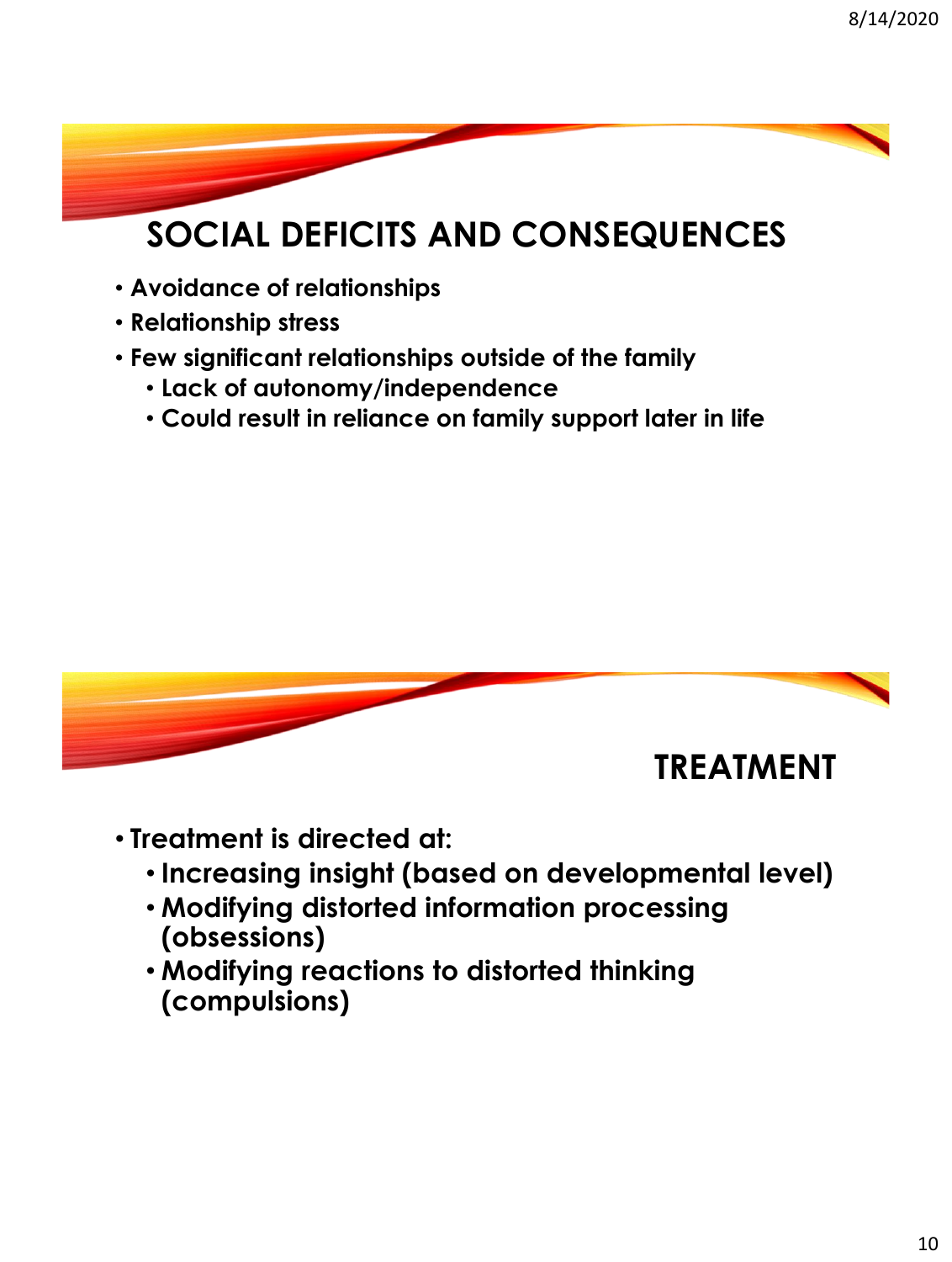#### **TREATMENT**

- **Outpatient Therapy**
	- **Gold standard is Cognitive Behavioral therapy**
		- **Based on developmental level**
	- **Exposure and Response Prevention**
		- **Systematic Desensitization (in-clinic and potentially outside of clinic)**
	- **Family involvement to help with generalization to other environments**
		- **Addressing children's anxiety disorders in a family context may result in more dramatic and lasting effects**
		- **Provides education about the disorder**
		- **Helps families cope with their feelings**



- **Intensive inpatient hospitalization**
	- **Allows for children to be monitored more closely**
	- **Allows for more frequent and intense therapy strategies**
	- **Based on the intensity of the impairment that obsessions and compulsions are creating**
- **Intensive outpatient following inpatient**
	- **Gradually stepping down intensity**
- **Medications can reduce symptoms of OCD**
	- **Medications are most effective when combined with therapy**